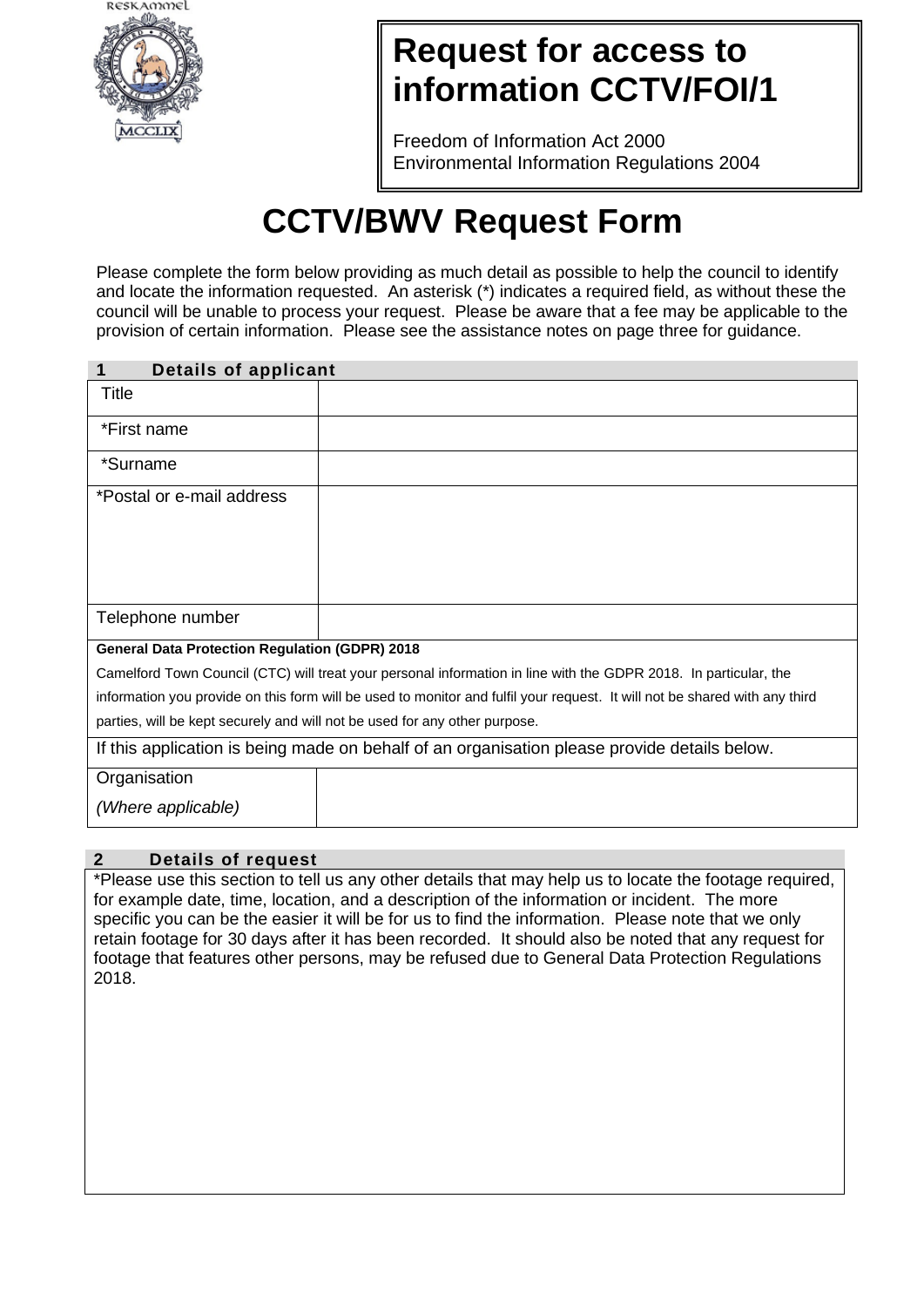### **3 How would you like to receive the information?**

We normally provide copies of CCTV or BWV footage on a DVD.

| Come in to collect DVD              |  |
|-------------------------------------|--|
| Sent by post (recorded delivery) to |  |
| address in section 1                |  |
| Other (please state)                |  |

#### **4 Where to send the form?**

**Please post this request to**: Town Clerk Camelford Town Council Town Hall Market Place PL32 9PD

**Or e-mail to**  [clerk@camelford-tc.gov.uk](mailto:clerk@camelford-tc.gov.uk)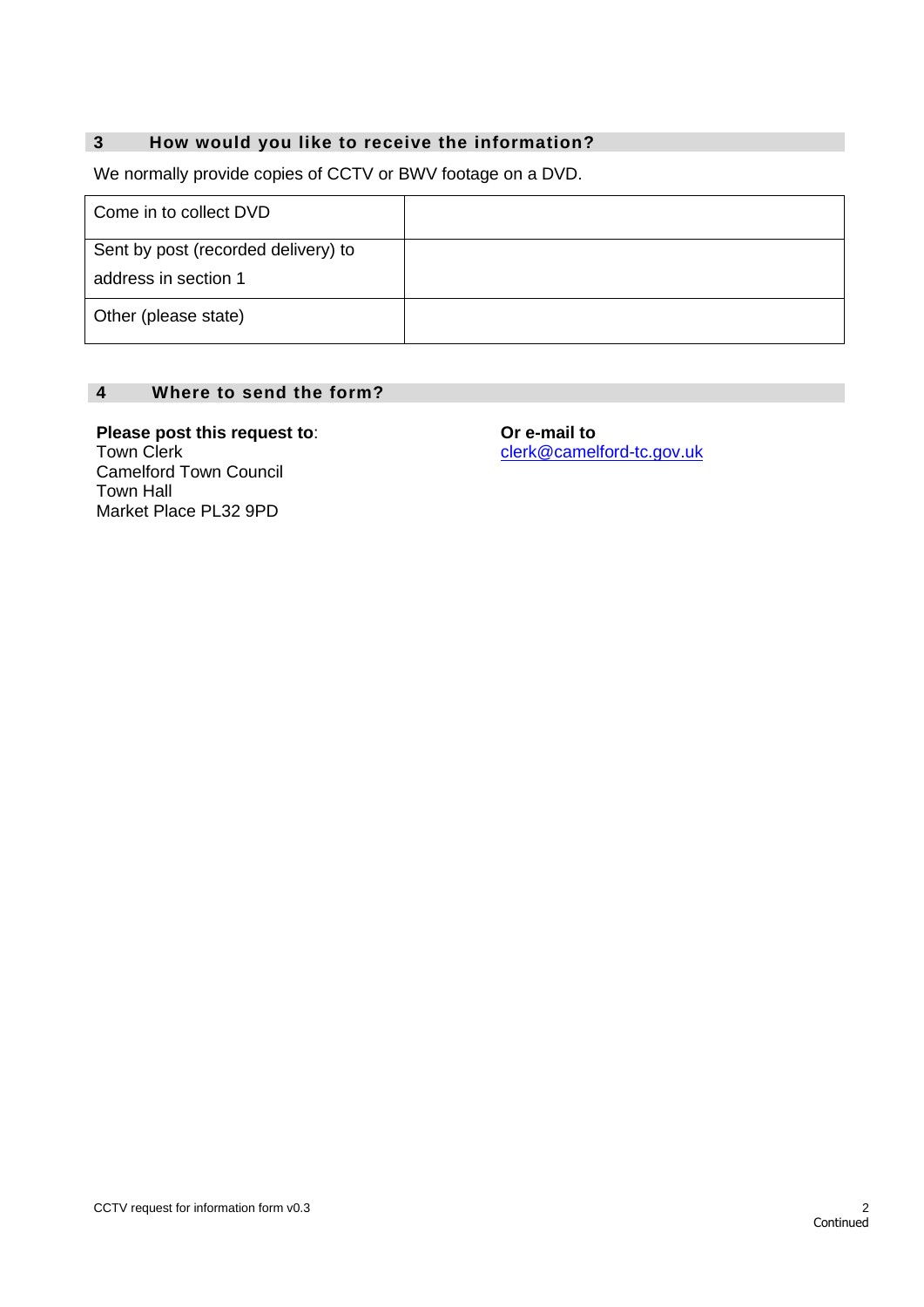

#### **Please retain this page for your future reference and information**

- The request will be recorded on the day it is received and entered into the request database.
- You should receive acknowledgement of your request within five working days of receipt.
- The Town Clerk will co-ordinate the search for and retrieval of all information that may be relevant to the request. All information within the scope of your request will be considered to see if it can be released, exempted, or partly exempted from release.
- A fee of £20 is required to obtain the information, prior to the start of work on your behalf.
- You should be notified of the decision (that is, sent copies of the information requested or the reasons why it cannot be provided) within **20 working** days of CTC receiving the request.

#### **Assistance notes**

This form is to assist you to make a request for information to CTC under the Freedom of Information Act 2000 and the Environmental Information Regulations 2004.

- 1. Further copies of this form are available from our website, www.camelford-tc.gov.uk or on request to 01840 212880 or [clerk@camelford-tc.gov.uk.](mailto:clerk@camelford-tc.gov.uk)
- 2. Whilst the form is designed to assist you and the council, you do not have to use it to make a request for information. Under the Freedom of Information Act requests for information must be in writing. Requests under the Environmental Information Regulations can be made verbally, but it would help the council to be able to deal with the request if they were made or confirmed in writing.
- 3. You should state clearly on the form what information you require. You do not have to state under what legislation you are making your request and why you require the information.
- 4. CTC has a legal duty to give you advice and assistance in making your request if you need it.
- 5. Required information is marked with an asterisk (\*).
- 6. CTC has an obligation to inform you of any costs associated with your request.
- 7. CTC is obliged to provide you with the information you have requested within 20 working days of receiving your request. This time limit may extend for under certain circumstances, but you will be kept informed if this is the case.
- 8. In cases where CTC is not clear what information is being requested, we will assist you to put the request in such a way that the information you seek can be identified.
- 9. The Data Protection Act 2018 governs access to personal information we hold about living people. There is a separate form for these requests, which can be found at www.camelfordtc.gov.uk